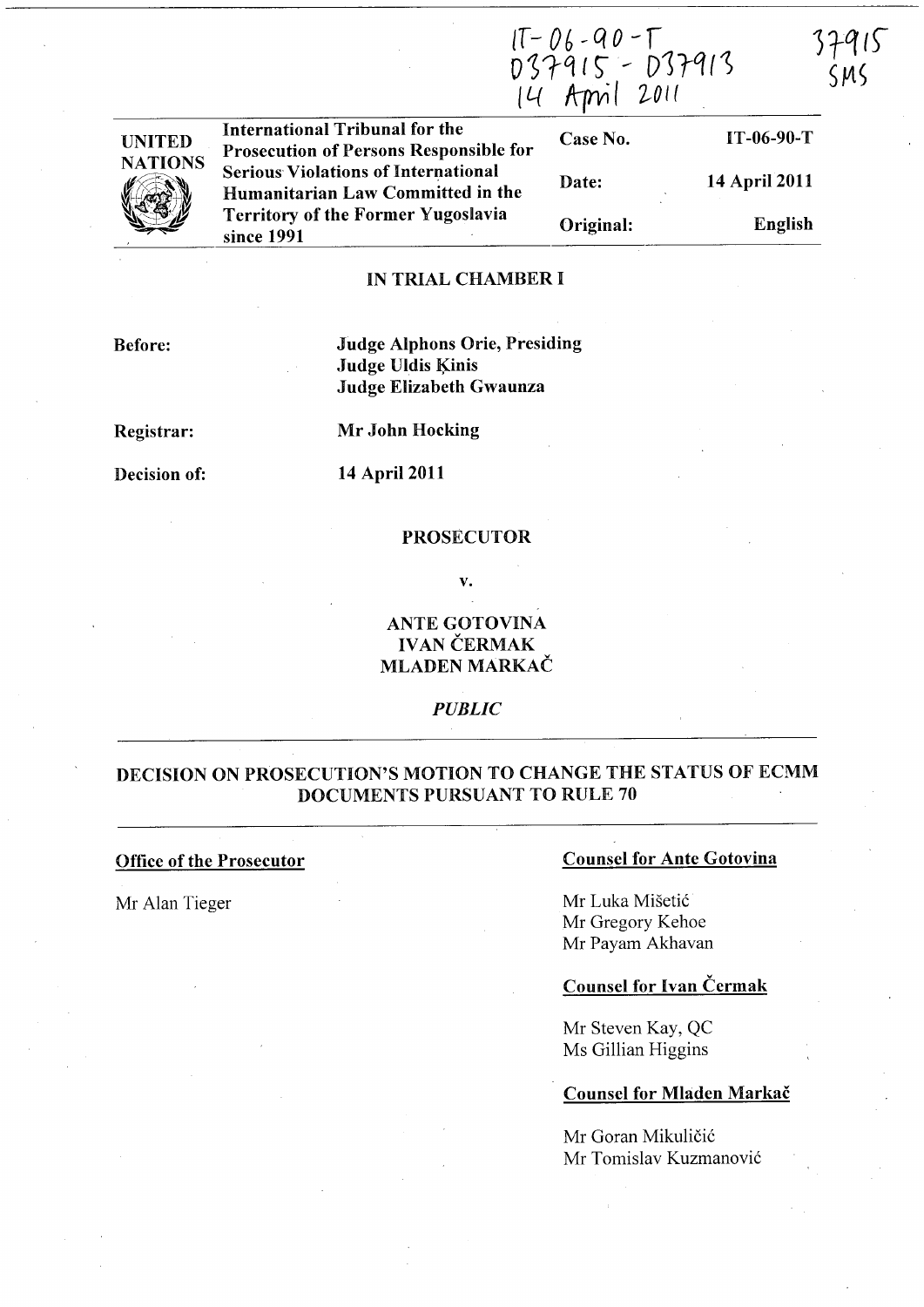TRIAL CHAMBER I ("Chamber") of the International Tribunal for the Prosecution of Persons Responsible for Serious Violations of International Humanitarian Law Committed in the Territory of the Former Yugoslavia since 1991 ("Tribunal");

BEING SEISED OF the Prosecution's Motion to Change the Status of ECMM Documents Pursuant to Rule 70, filed publicly with confidential annexes on 14 March 2011 ("Motion"), as rectified by the Clarification to Prosecution's Motion to Change the Status of ECMM Documents Pursuant to Rule 70, filed publicly with confidential annexes on 18 March 2011 ("Clarification"), whereby the Prosecution requested that the status of 92 exhibits listed in Appendix A to the Clarification, and of other exhibits listed in appendices and annexes to three filings listed in the Clarification,<sup>1</sup> be changed from public to confidential;

CONSIDERING Ante Gotovina's Response to Prosecution's Motion to Change the Status of ECMM Documents Pursuant to Rule 70, filed on 22 March 2011, whereby the Gotovina Defence requested that the Motion be denied ("Response"); and Defendant Mladen Markač's Joinder to Defendant Ante Gotovina's Response to Prosecution's Motion to Change the Status of ECMM Documents Pursuant to Rule 70, filed on 22 March 2011, whereby the Markac Defence joined the Response;

FURTHER CONSIDERING the Prosecution's Request to Reply to Gotovina's Response to Prosecution's Motion to Change the Status of ECMM Documents Pursuant to Rule 70, filed on 23 March 2011; the Prosecution's Reply to Gotovina's Response to Prosecution's Motion to Change the Status of ECMM Documents Pursuant to Rule 70, filed on 25 March 2011; and the Letter from the Secretary-General of the Council of the European Union, Mr Pierre de Boissieu, filed on 1 April 2011 ("EU Letter"); $^2$ 

CONSIDERING Rule 70 (B) of the Rules of Procedure and Evidence ("Rules");

<sup>&</sup>lt;sup>1</sup> Aside from the 92 documents listed in Appendix A to the Clarification, the Prosecution requests a change of status from public to confidential of Appendix B to the Prosecution Disclosure of Documentation Currently Sought by the Gotovina Defence from the European Union, 19 June 2009; Annexes B, C, D, E and F to the Gotovina Defence Reply to European Union's Response to Defendant Ante Gotovina's Motion to Enforce the Trial Chamber's Previous Rule 54 *his* Order Compelling Access to Archives of the EUMM, 23 April 2009; and Appendix B to the Trial Chamber's Invitation to the European Union and to the Gotovina Defence, 19 June 2009.

 $2$  The Chamber granted leave to reply on 23 March 2011 through an informal communication.